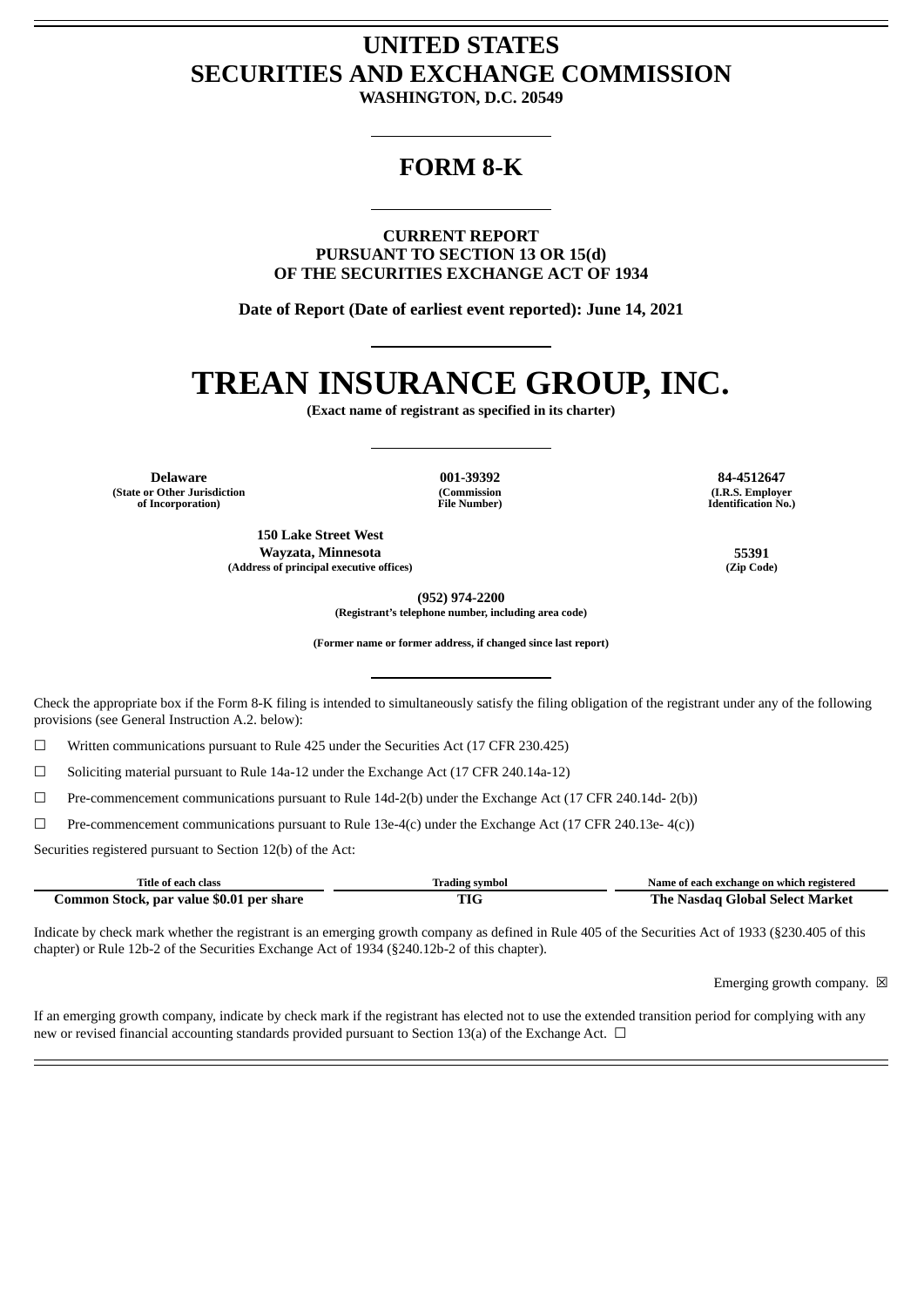#### Item 5.02 Departure of Directors or Certain Officers; Election of Directors; Appointment of Certain Officers; Compensatory **Arrangements of Certain Officers.**

On June 14, 2021, Trean Insurance Group, Inc. (the "Company") announced that Joy N. Edler will resign as the Company's Chief Operating Officer, effective as of June 23, 2021. Ms. Edler's resignation is not the result of any disagreement with management, the Company or its operations, policies or practices.

On June 9, 2021, the Board of Directors of the Company (the "Board") appointed Julie A. Baron, age 55, as the Company's President and Chief Operating Officer, effective as of June 23, 2021. Ms. Baron has served as the Company's Chief Financial Officer and principal accounting officer since April 2015. Ms. Baron has served as the Company's Treasurer and Secretary since February 2020. From November 2007 to March 2015, Ms. Baron served as the Controller for Benchmark Insurance Company. Prior to joining the Company, Ms. Baron was a controller for Ala Carte Broker Services, LLC, a mortgage broker and title company in the Twin Cities. Ms. Baron holds a B.S. in Accounting from Arizona State University and is a Certified Public Accountant (inactive).

In connection with Ms. Baron's appointment as President and Chief Operating Officer, Andrew M. O'Brien will resign, effective as of June 23, 2021, as the Company's President but will remain the Company's Chief Executive Officer, a member of the Board, and the Company's principal executive officer.

On June 9, 2021, the Board appointed Nicholas J. Vassallo, age 57, as the Company's Chief Financial Officer and principal financial and accounting officer, effective as of June 23, 2021. Mr. Vassallo has served as the Company's Chief Accounting Officer since May 2020. Prior to joining the Company, Mr. Vassallo served as Chief Accounting Officer for iMedia Brands, Inc. from May 2018 to October 2019 and as Senior Vice President— Corporate Controller since October 2015 and Vice President—Corporate Controller since 2001, having first joined iMedia Brands, Inc. as director of financial reporting in October 1996. Mr. Vassallo began his career with Arthur Anderson LLP, where he spent eight years in its audit practice group. Mr. Vassallo holds a B.S. in Accounting from St. John's University and is a Certified Public Accountant (inactive).

The selection of Ms. Baron to serve as the President and Chief Operating Officer and Mr. Vassallo to serve as Chief Financial Officer and principal financial and accounting officer was not pursuant to any arrangements or understandings with respect to any other person. In addition, there are no family relationships between Ms. Baron and Mr. Vassallo and any director or executive officer of the Company. Neither Ms. Baron nor Mr. Vassallo have been a party to any transaction with the Company or its subsidiaries of the type required to be disclosed pursuant to Item 404(a) of Regulation S-K, and no such transaction is currently contemplated.

#### **Item 7.01 Regulation FD Disclosure.**

On June 14, 2021, the Company issued a press release regarding Ms. Edler's resignation and the appointments of Ms. Baron and Mr. Vassallo. A copy of this press release is furnished as Exhibit 99.1 to this Current Report on Form 8-K.

The information, including the press release, furnished under this Item 7.01 shall not be deemed "filed" for the purposes of Section 18 of the Securities Exchange Act of 1934, as amended (the "Exchange Act"), or otherwise subject to the liabilities of that section, and shall not be deemed incorporated by reference into any other filing by the Company under the Exchange Act or the Securities Act of 1933, as amended, except as otherwise expressly stated in such filing.

#### **Item 9.01. Financial Statements and Exhibits.**

**(d) Exhibits.**

**Exhibit No. Description of Exhibit** 99.1 Press [Release,](#page-3-0) dated June 14, 2021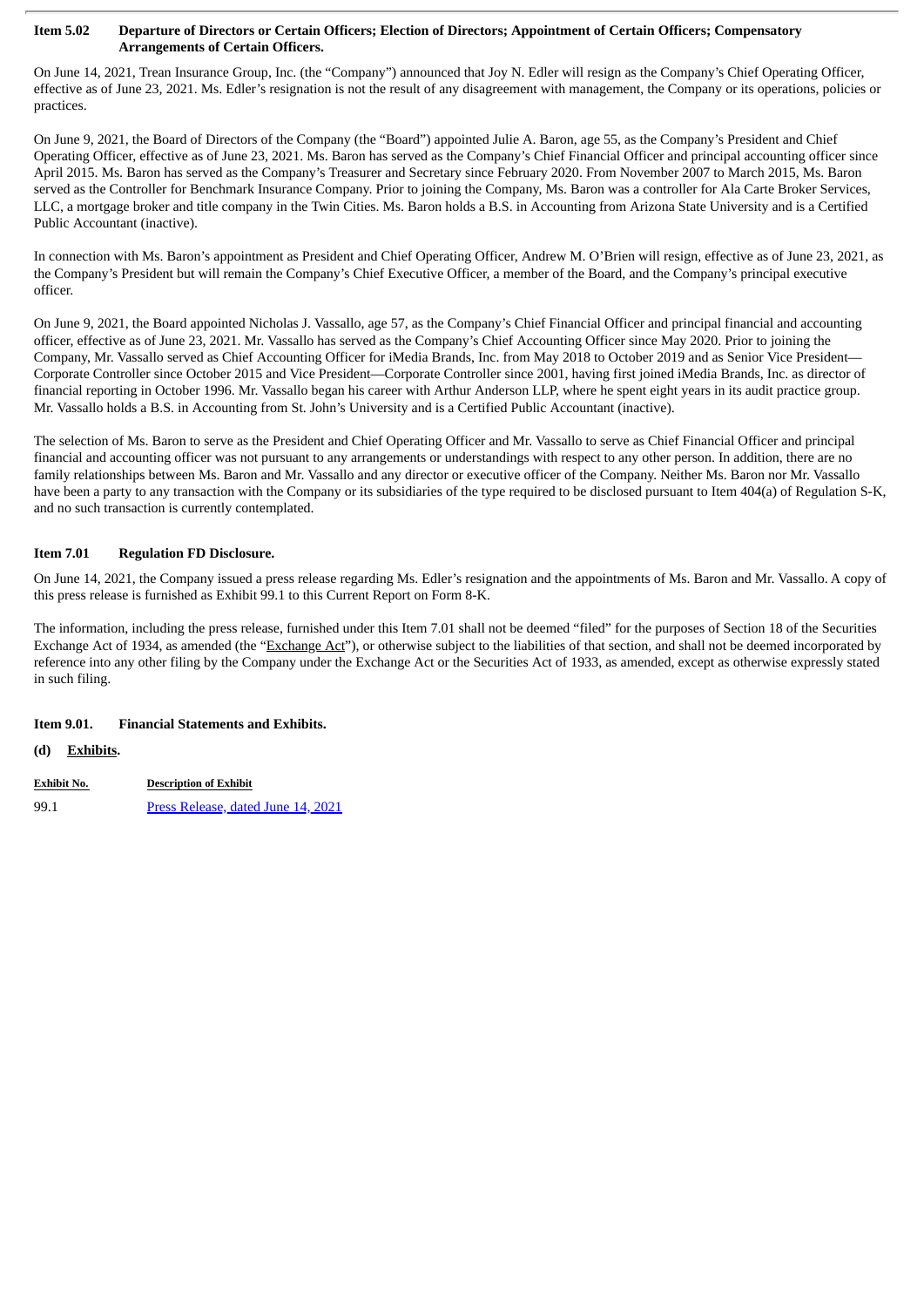#### **SIGNATURES**

Pursuant to the requirements of the Securities Exchange Act of 1934, the registrant has duly caused this report to be signed on its behalf by the undersigned hereunto duly authorized.

Date: June 14, 2021

#### **TREAN INSURANCE GROUP, INC.**

By: /s/ Andrew O'Brien Name: Andrew O'Brien

Title: President and Chief Executive Officer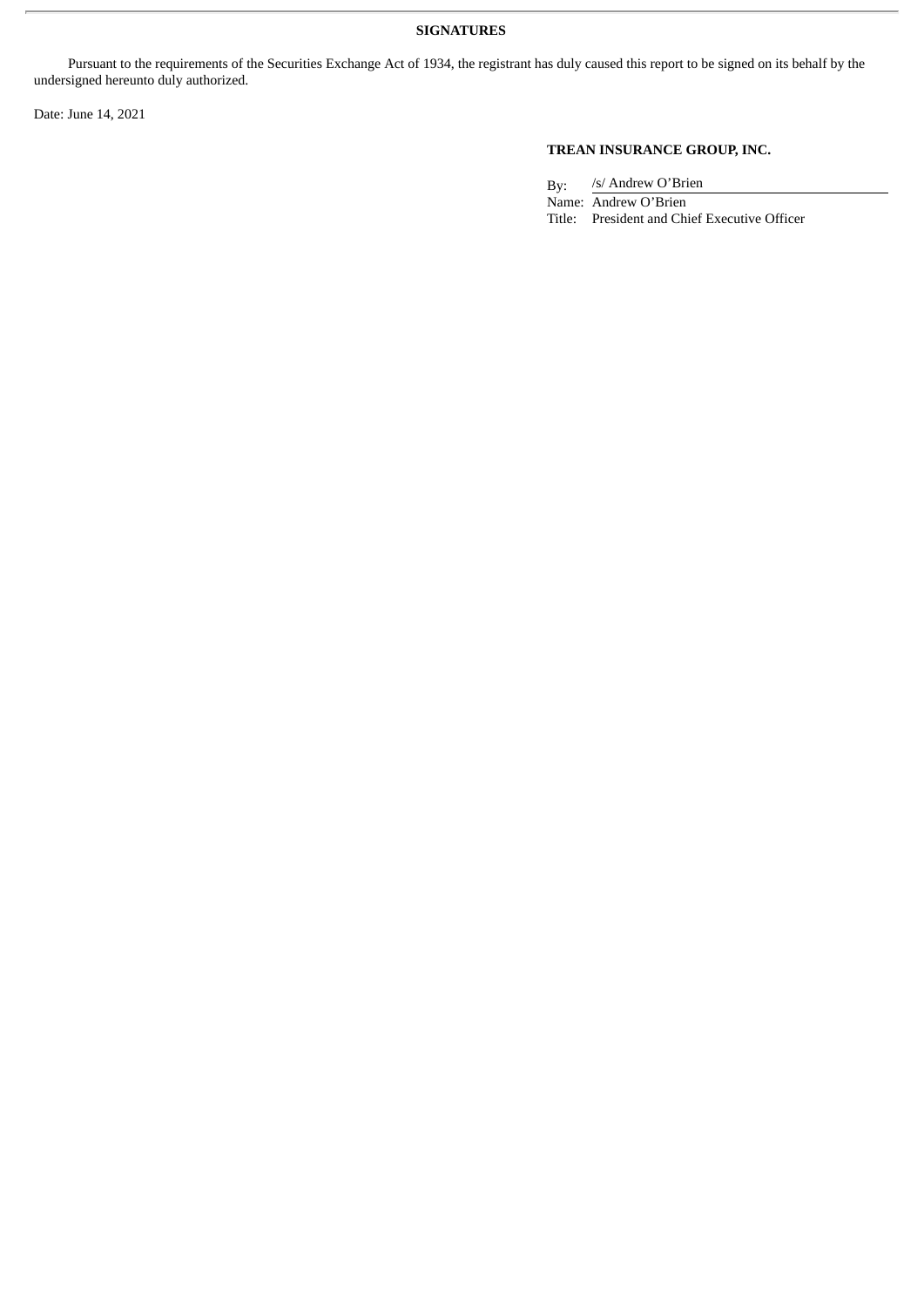<span id="page-3-0"></span>

#### **TREAN INSURANCE GROUP PROMOTES JULIE BARON TO PRESIDENT AND CHIEF OPERATING OFFICER AND NICHOLAS VASSALLO TO CHIEF FINANCIAL OFFICER**

Wayzata, MN, June 14, 2021 – Trean Insurance Group, Inc. (Nasdaq: TIG), a leading provider of products and services to the specialty insurance market, announced today that it is promoting Chief Financial Officer Julie Baron to the new position of President and Chief Operating Officer, and Chief Accounting Officer Nicholas Vassallo to Chief Financial Officer, effective June 23, 2021.

"We are excited to promote both Julie and Nick, who have contributed greatly to our ongoing success and will be well-positioned as we move ahead to add incremental value in their new roles and responsibilities," stated Andrew M. O'Brien, Chief Executive Officer of Trean. "Julie has proven her strong understanding of all aspects of the insurance industry and her leadership abilities over many years with Trean. As President and COO, she will be able to devote her time completely toward executing on our multiple growth opportunities and long-term strategic objectives."

Ms. Baron has served as Trean's CFO since 2015 and Treasurer and Secretary since 2020. Prior to becoming CFO, Ms. Baron served as the Controller for Benchmark, Trean's wholly-owned subsidiary. Prior to joining Trean, Ms. Baron was Controller for a mortgage broker and title company in the Twin Cities. Ms. Baron holds a B.S. in Accounting from Arizona State University and is a Certified Public Accountant (inactive).

"Since joining Trean, Nick has been instrumental in developing our finance and accounting teams, as well as ensuring the financial stability of our balance sheet and portfolio," added Mr. O'Brien. "We are confident that Nick will seamlessly transition into the CFO role and continue to be a truly effective leader for our finance team."

Mr. Vassallo has served as Chief Accounting Officer since 2020. Prior to joining Trean, Mr. Vassallo served in multiple roles for iMedia Brands, Inc., including Chief Accounting Officer and Senior Vice President – Corporate Controller. Mr. Vassallo began his career with Arthur Anderson LLP, where he spent eight years in its audit practice group. Mr. Vassallo holds a B.S. in Accounting from St. John's University and is a Certified Public Accountant (inactive).

#### **About Trean Insurance Group, Inc.**

Trean Insurance Group, Inc. (NASDAQ: TIG) provides products and services to the specialty insurance market. Trean underwrites specialty casualty insurance products both through its program partners and its own managing general agencies. Trean also provides its program partners with a variety of services including issuing carrier services, claims administration and reinsurance brokerage. Trean is licensed to write business across 49 states and the District of Columbia. For more information, please visit www.trean.com.